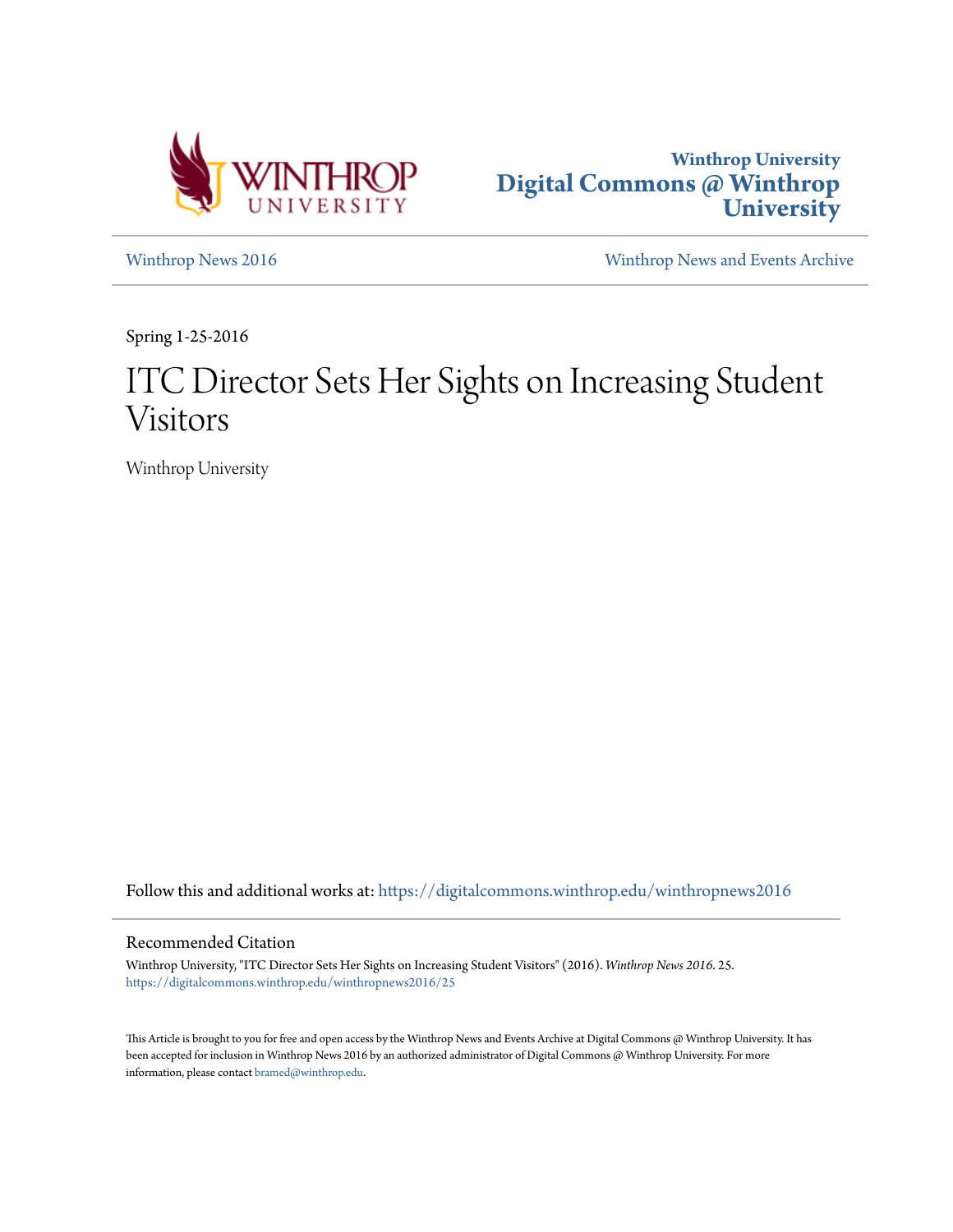

## **ABOUT ADMISSIONS & AID ACADEMICS STUDENT**

**AFFAIRS ATHLETICS GIVING**

**O** SHARE

「验費」

## All News

Archives

RSS News Feeds

Winthrop in the News

01/25/2016 **ITC Director Sets Her Sights on Increasing Student Visitors**

## **Quick Facts**

■ Camp worked in North Carolina school districts as a teacher before coming to Winthrop last August.

Since she started here, the number of students who visit the ITC has gone up by about 5 percent.

ROCK HILL, SOUTH CAROLINA — **Joyce Camp** calls Winthrop University's Instructional Technology Center (ITC) a "hidden gem" on campus.

Hidden, because not many students visit that side of campus, said Camp. A gem, because the ITC offers more services than students can imagine.

Since she took over as ITC director in August, Camp has worked diligently to make sure that gem becomes a little less hidden.

"The number of students [that have visited the ITC] has gone up by about 5 percent since the beginning of the school year," Camp said. "That's about 100 more students a month. We're happy with that."

Still, she hopes new changes will bring even more students to 307 Withers/W.T.S. Building.

## **'All are Welcome'**

Camp said students may not have felt welcome to the ITC in the past, perhaps mistakenly thinking it was only for education students or consisted only of a few computers.

Camp, along with her student workers and graduate assistants, started putting the word out that all were welcome. She also added different seating to the ITC and moved around existing seating to create a space more conducive to studying, chatting and relaxing. She plans to add more seating. They've also converted space into an extra study room.

Outreach continued with a Pac-Man tournament, in which students could come, play the video game and win prizes for the highest scores. A sign-up list next to the game console showed how many students had come by.

Camp also would like to add student artwork to the walls.

"It's nice to have one more place for students to show off what they're doing," she said, adding that a gallery opening could be in the works.

Yet another outreach effort includes hands-on activities like Little Bits, a set of electronic circuits students can use to build different objects, and mini-robots students can code. Both fall into manual skills and problem-solving that Camp feels is so important for today's students.

Other things the ITC offers that many people don't know about include a green screen for video projects and school supplies students can purchase at cheaper prices than in stores.

Camp gave her student workers and graduate assistants a lot of credit for the changes.

"I really could not ask for a better group of students," she said, adding that she often gives them the